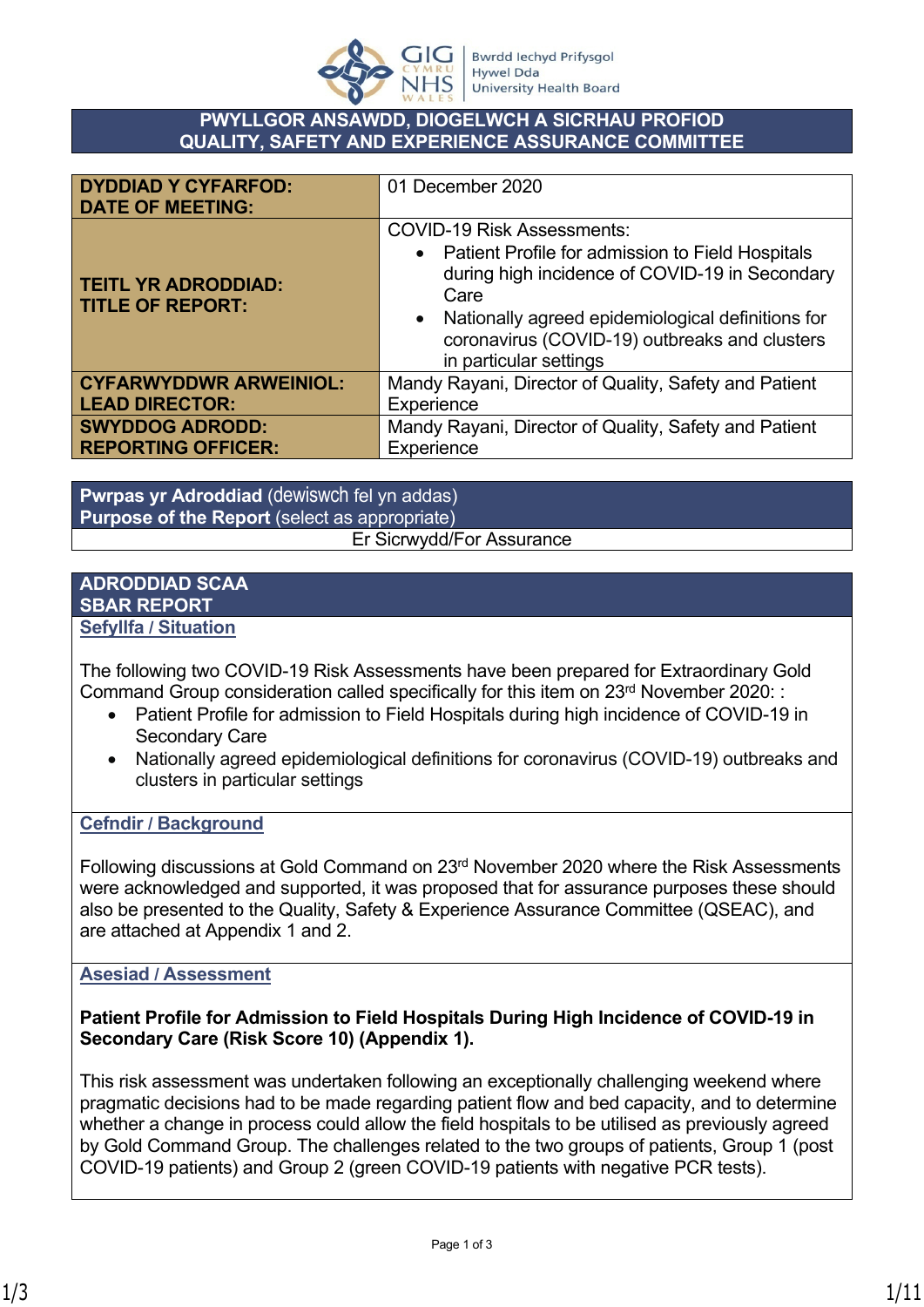It is recommended that the patient profile for admission to Field Hospitals during high incidence of COVID-19 in Secondary Care be amended to patients who are post COVID Infection/COVID recovered patients –14 days post symptoms/positive test (if asymptomatic). If in the first instance there are inadequate numbers of Level 0 to Level 2 patients meeting this criteria then it is recommended that the Patient Profile be amended to incorporate Green COVID patients with negative PCR tests – Group 2 patients

This will reduce the risk of COVID-19 Transmission in our Field Hospitals as all Group 1 patients will be post infection and therefore considered non-infectious. In general, patients with COVID-19 who are admitted to hospital will have more severe disease than those who can remain in the community, especially if they have been severely unwell. This proposal recommends that we adhere to the 14 days minimum prior to transfer to Field Hospital acknowledging that this may limit the cohort of patients who meet the criteria for step down.

Gold Command Group sought assurance that this still complies with the original Gold Command Group instruction i.e. '*To establish sufficient capacity (existing hospital and Field Hospital (FH) sites) to accommodate 613 COVID-19 patients during Q3/Q4 and 47 Intensive Care Unit (ICU) COVID-19 positive beds. The Tactical Group should assume that the peak in COVID-19 patients will coincide with non COVID-19 winter peaks and plan to have sufficient capacity for both, concurrently. Additional FH beds should be capable of being mobilised at a maximum of 14 days' notice of their operational need*' and it was confirmed that this is the case.

Members were advised that the current R transmission figure is less than the Swansea University model and that the Health Board remains comfortable that there is sufficient capacity planned.

However, given the potential need to change the patient profile of those transferring to field hospitals, the risk assessment will be required to be kept under regular review to ensure patient and staff safety.

## **Nationally Agreed Epidemiological Definitions For Coronavirus (COVID-19) Outbreaks And Clusters In Particular Settings (Risk Score 15) (Appendix 2)**

It is recommended that the definition for ending an outbreak of COVID-19 in our Acute Hospital Settings during high incidence of COVID-19 in Secondary Care be amended to 14 days post the last positive case. This will require challenge to the current PHW guidance (specific to Care Homes) which stipulates that 28 days must elapse before the Outbreak is declared closed. It was noted that the guidance from PHW is not specifically for acute settings, hence the recommendation that Gold Command Group support the approach detailed in the risk assessment.

In areas where there is no option to re-direct services or convert pathways it will enable us to re-open facilities after 14 days from the last positive case as opposed to 28 days. By negotiating a redaction of the requirement to screen patients and obtain a negative COVID PCR test prior to discharge to a Care Home it will enable the Health Board and its partners to explore system to safely discharge patients into care homes or other identified step down facility in a more timely fashion. This will benefit patient flow and release capacity to provide care for emergency admissions to hospital and some urgent planned care.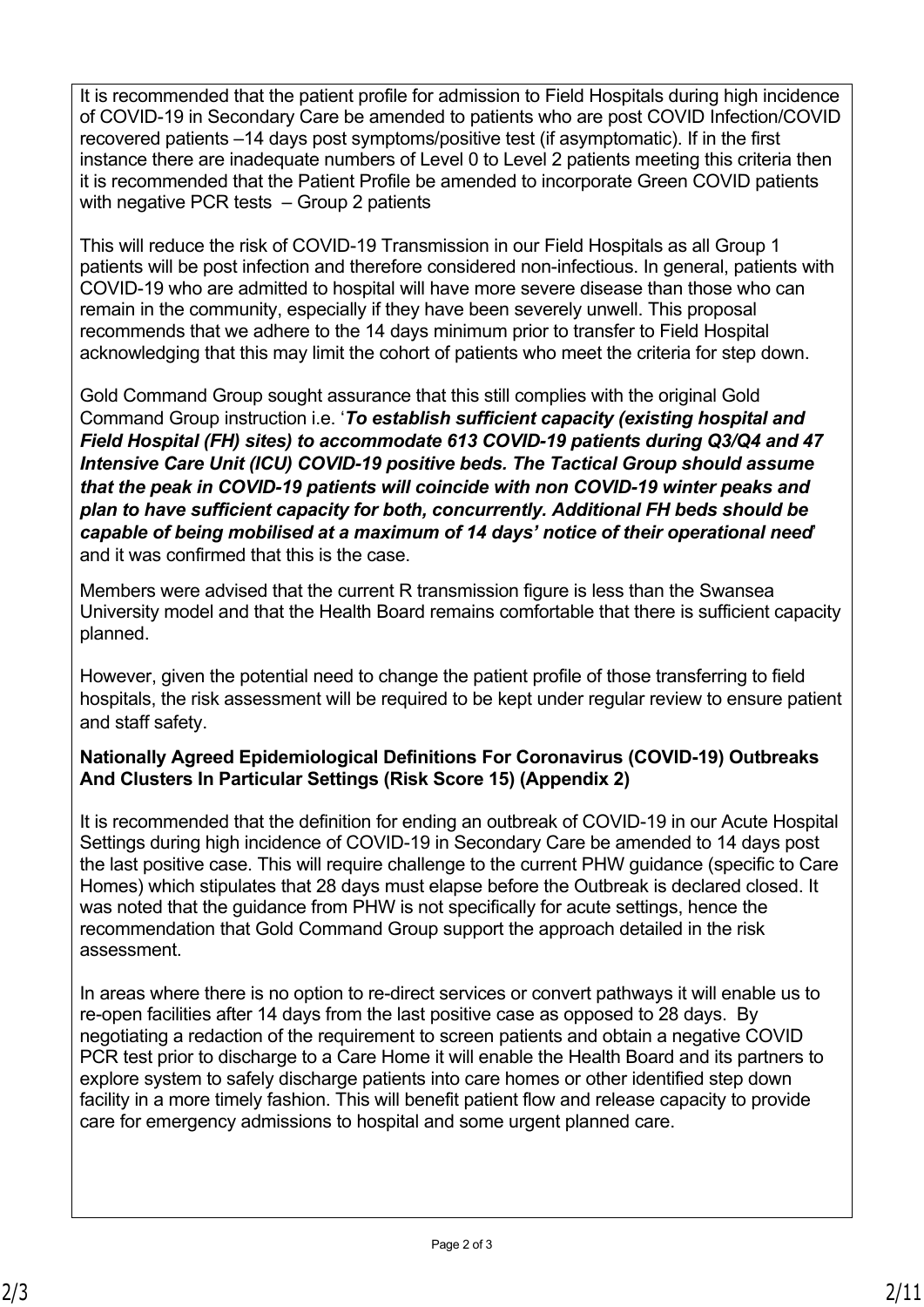# **Argymhelliad / Recommendation**

For QSEAC to receive assurance from the preparation of the attached Risk Assessments, which have received the acknowledgement and support of Gold Command Group.

| Amcanion: (rhaid cwblhau)<br><b>Objectives: (must be completed)</b>                              |                                                                                                                                                                                                                                         |
|--------------------------------------------------------------------------------------------------|-----------------------------------------------------------------------------------------------------------------------------------------------------------------------------------------------------------------------------------------|
| <b>Committee ToR Reference:</b><br>Cyfeirnod Cylch Gorchwyl y Pwyllgor:                          | 5.5<br>Provide assurance to the Board that current and<br>emerging clinical risks are identified and robust<br>management plans are in place and any<br>learning from concerns is applied to these risks<br>as part of this management. |
| Cyfeirnod Cofrestr Risg Datix a Sgôr<br>Cyfredol:<br>Datix Risk Register Reference and<br>Score: | Contained within the body of the report.                                                                                                                                                                                                |
| Safon(au) Gofal ac lechyd:<br>Health and Care Standard(s):                                       | All Health & Care Standards Apply                                                                                                                                                                                                       |

| <b>Effaith/Impact:</b>                                                                                                                                                                                                                                     |                                                |
|------------------------------------------------------------------------------------------------------------------------------------------------------------------------------------------------------------------------------------------------------------|------------------------------------------------|
| <b>Ariannol / Financial:</b><br><b>Ansawdd / Patient Care:</b><br><b>Gweithlu / Workforce:</b><br><b>Risg / Risk:</b><br><b>Cyfreithiol / Legal:</b><br><b>Enw Da / Reputational:</b><br><b>Gyfrinachedd / Privacy:</b><br><b>Cydraddoldeb / Equality:</b> | Outlined within the attached risk assessments. |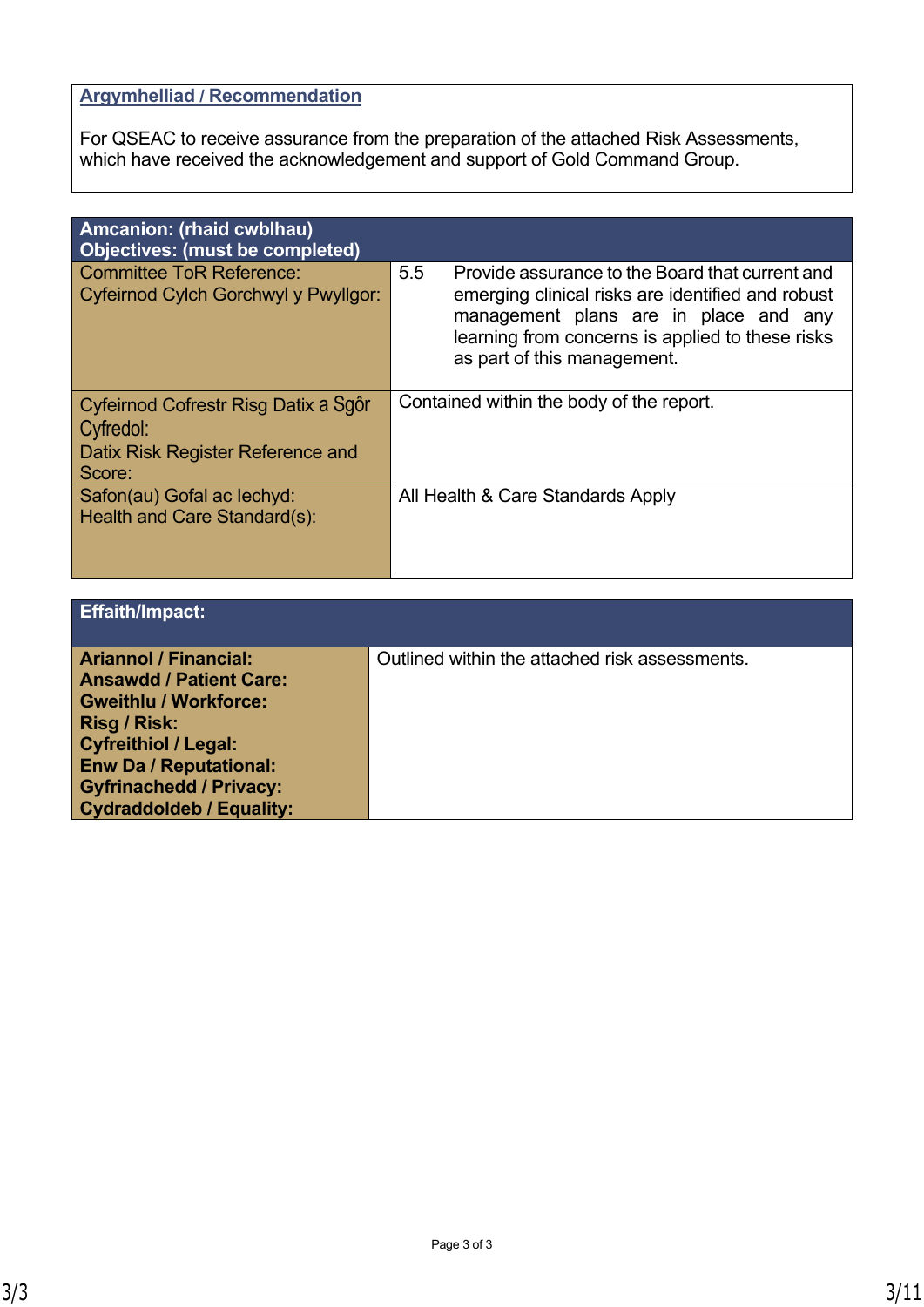

### **PWYLLGOR ANSAWDD, DIOGELWCH A SICRHAU PROFIOD QUALITY, SAFETY AND EXPERIENCE ASSURANCE COMMITTEE**

| <b>DYDDIAD Y CYFARFOD:</b>    | 01 December 2020                                       |
|-------------------------------|--------------------------------------------------------|
| <b>DATE OF MEETING:</b>       |                                                        |
| <b>TEITL YR ADRODDIAD:</b>    | <b>Field Hospital Patient Profile Risk Assessments</b> |
| <b>TITLE OF REPORT:</b>       |                                                        |
| <b>CYFARWYDDWR ARWEINIOL:</b> | Mandy Rayani, Director of Quality, Safety and Patient  |
| <b>LEAD DIRECTOR:</b>         | Experience                                             |
| <b>SWYDDOG ADRODD:</b>        | Mandy Rayani, Director of Quality, Safety and Patient  |
| <b>REPORTING OFFICER:</b>     | Experience                                             |

**Pwrpas yr Adroddiad** (dewiswch fel yn addas) **Purpose of the Report** (select as appropriate) Er Sicrwydd/For Assurance

## **ADRODDIAD SCAA SBAR REPORT Sefyllfa / Situation**

The Field Hospital Patient Profile Risk Assessments, are presented to the Quality, Safety And Experience Assurance Committee (QSEAC) due to a risk that the provision of Unscheduled Care will be compromised due to the high level of COVID-19 positive patients in Glangwili and Prince Phillip Hospitals.

Following discussions at Gold Command on 23rd November 2020, where the Risk Assessments were acknowledged and supported, it was proposed that for assurance purposes they should also be presented to QSEAC, and are attached as Appendix 1and 2.

## **Cefndir / Background**

The risk assessments were undertaken following an exceptionally challenging weekend where pragmatic decisions had had to be made regarding patient flow and bed capacity, and whether a change in process could allow the field hospitals to be utilised as previously agreed by Gold Command Group. The challenges related to the two groups of patients, Group 1 (post COVID-19 patients) and Group 2 (green COVID-19 patients with negative PCR tests), however, risk assessments will still need to be undertaken given the continuing issues with the negative PCR as evidenced by previous experience.

## **Asesiad / Assessment**

**Patient Profile for Admission to Field Hospitals During High Incidence of COVID-19 in Secondary Care (Risk Score 10) (Appendix 1).**

It is recommended that the Patient Profile for admission to Field Hospitals during high incidence of COVID-19 in Secondary Care be amended to patients who are post COVID Infection/COVID recovered patients –14 days post symptoms/positive test (if asymptomatic). If in the first instance there are inadequate numbers of Level 0 to Level 2 patients meeting this criteria then it is recommended that the Patient Profile be amended to incorporate Green COVID patients with negative PCR tests – Group 2 patients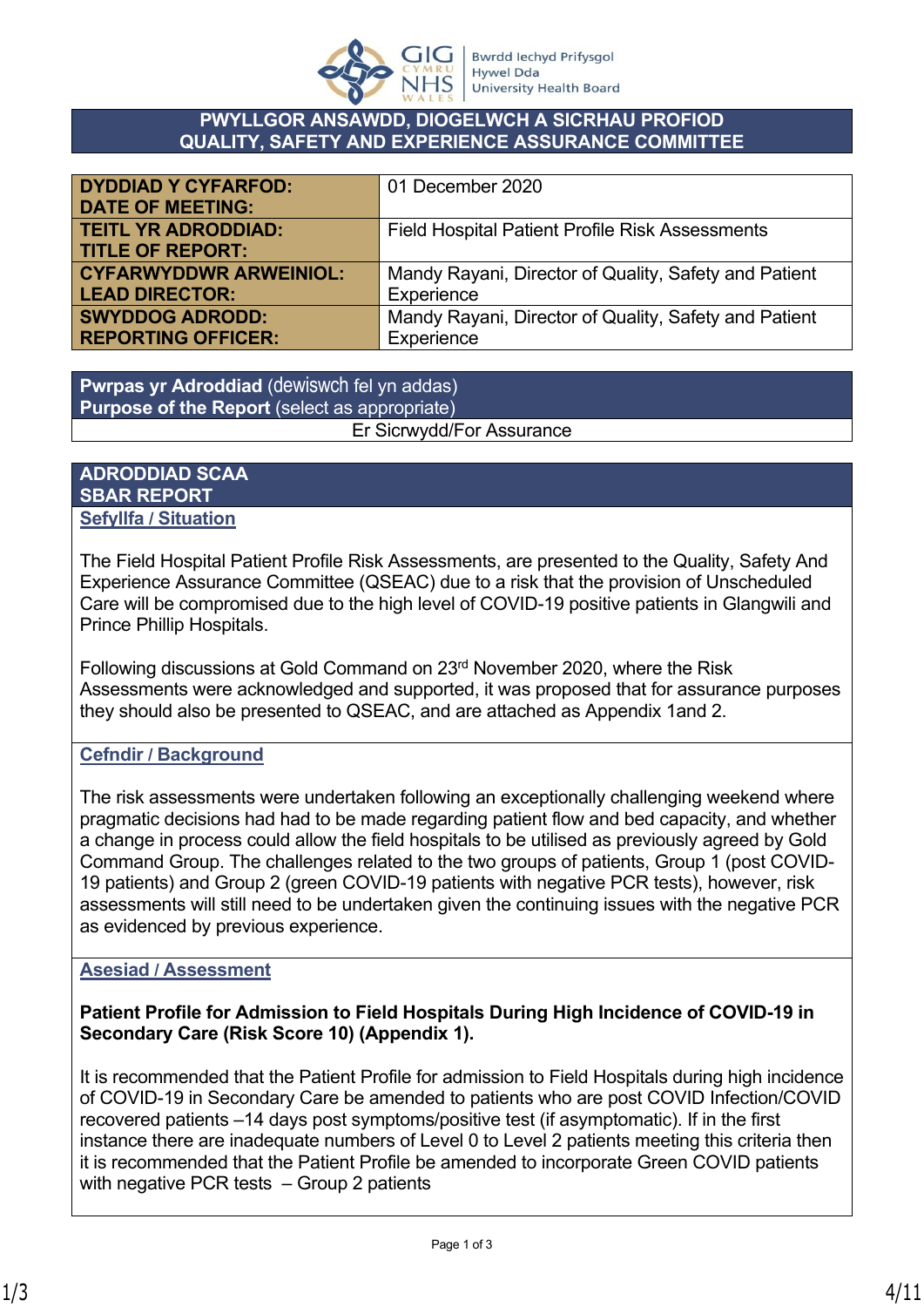This will reduce the risk of COVID-19 Transmission in our Field Hospitals as all Group 1 patients will be post infection and therefore considered non-infectious. In general, patients with COVID-19 who are admitted to hospital will have more severe disease than those who can remain in the community, especially if they have been severely unwell. This proposal recommends that we adhere to the 14 days minimum prior to transfer to Field Hospital acknowledging that this may limit the cohort of patients who meet the criteria for step down.

## **Nationally Agreed Epidemiological Definitions For Coronavirus (COVID-19) Outbreaks And Clusters In Particular Settings (Risk Score 15) (Appendix 2)**

It is recommended that the definition for ending an outbreak of COVID-19 in our Acute Hospital Settings during high incidence of COVID-19 in Secondary Care be amended to 14 days post the last positive case. This will require challenge to the current PHW guidance (specific to Care Homes) which stipulates that 28 days must elapse before the Outbreak is declared closed.

In areas where there is no option to re-direct services or convert pathways it will enable us to re-open facilities after 14 days from the last positive case as opposed to 28 days. By negotiating a redaction of the requirement to screen patients and obtain a negative COVID PCR test prior to discharge to a Care Home it will enable the Health Board and its partners to explore system to safely discharge patients into care homes or other identified step down facility in a more timely fashion. This will benefit patient flow and release capacity to provide care for emergency admissions to hospital and some urgent planned care.

## **Argymhelliad / Recommendation**

For QSEAC to receive assurance from the development of the attached Field Hospital Patient Profile Risk Assessments.

| <b>Amcanion: (rhaid cwblhau)</b><br>Objectives: (must be completed)     |                                                                                                                                                                                                                                         |
|-------------------------------------------------------------------------|-----------------------------------------------------------------------------------------------------------------------------------------------------------------------------------------------------------------------------------------|
| <b>Committee ToR Reference:</b><br>Cyfeirnod Cylch Gorchwyl y Pwyllgor: | 5.5<br>Provide assurance to the Board that current and<br>emerging clinical risks are identified and robust<br>management plans are in place and any<br>learning from concerns is applied to these risks<br>as part of this management. |
| Cyfeirnod Cofrestr Risg Datix a Sgôr<br>Cyfredol:                       | Contained within the body of the report.                                                                                                                                                                                                |
| Datix Risk Register Reference and<br>Score:                             |                                                                                                                                                                                                                                         |
| Safon(au) Gofal ac lechyd:                                              | All Health & Care Standards Apply                                                                                                                                                                                                       |
| Health and Care Standard(s):                                            | Choose an item.                                                                                                                                                                                                                         |
|                                                                         | Choose an item.                                                                                                                                                                                                                         |
|                                                                         | Choose an item.                                                                                                                                                                                                                         |

| <b>Effaith/Impact:</b>                                                                                                |                                                |
|-----------------------------------------------------------------------------------------------------------------------|------------------------------------------------|
| <b>Ariannol / Financial:</b><br><b>Ansawdd / Patient Care:</b><br><b>Gweithlu / Workforce:</b><br><b>Risg / Risk:</b> | Outlined within the attached risk assessments. |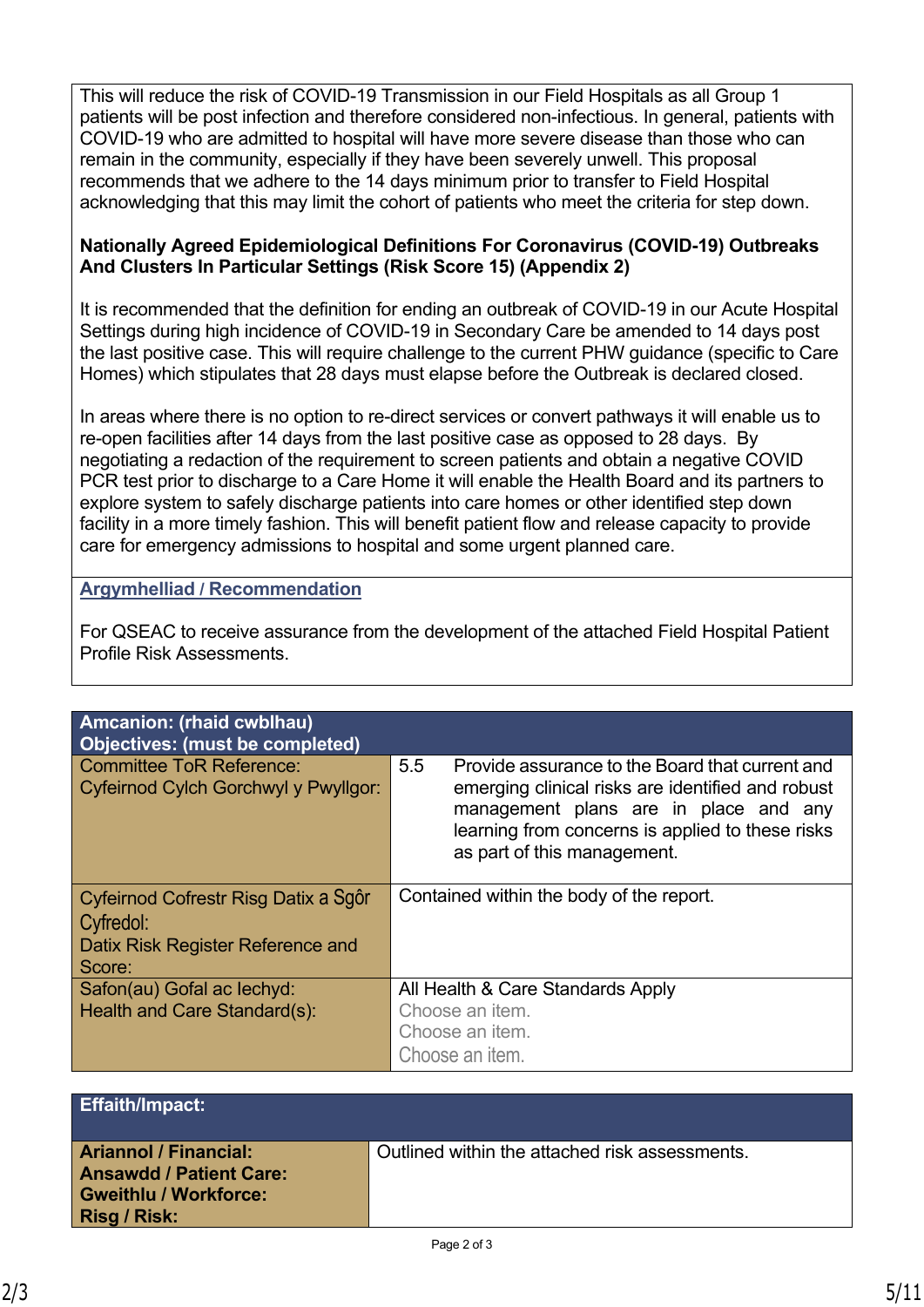| <b>Cyfreithiol / Legal:</b>     |  |
|---------------------------------|--|
| <b>Enw Da / Reputational:</b>   |  |
| <b>Gyfrinachedd / Privacy:</b>  |  |
| <b>Cydraddoldeb / Equality:</b> |  |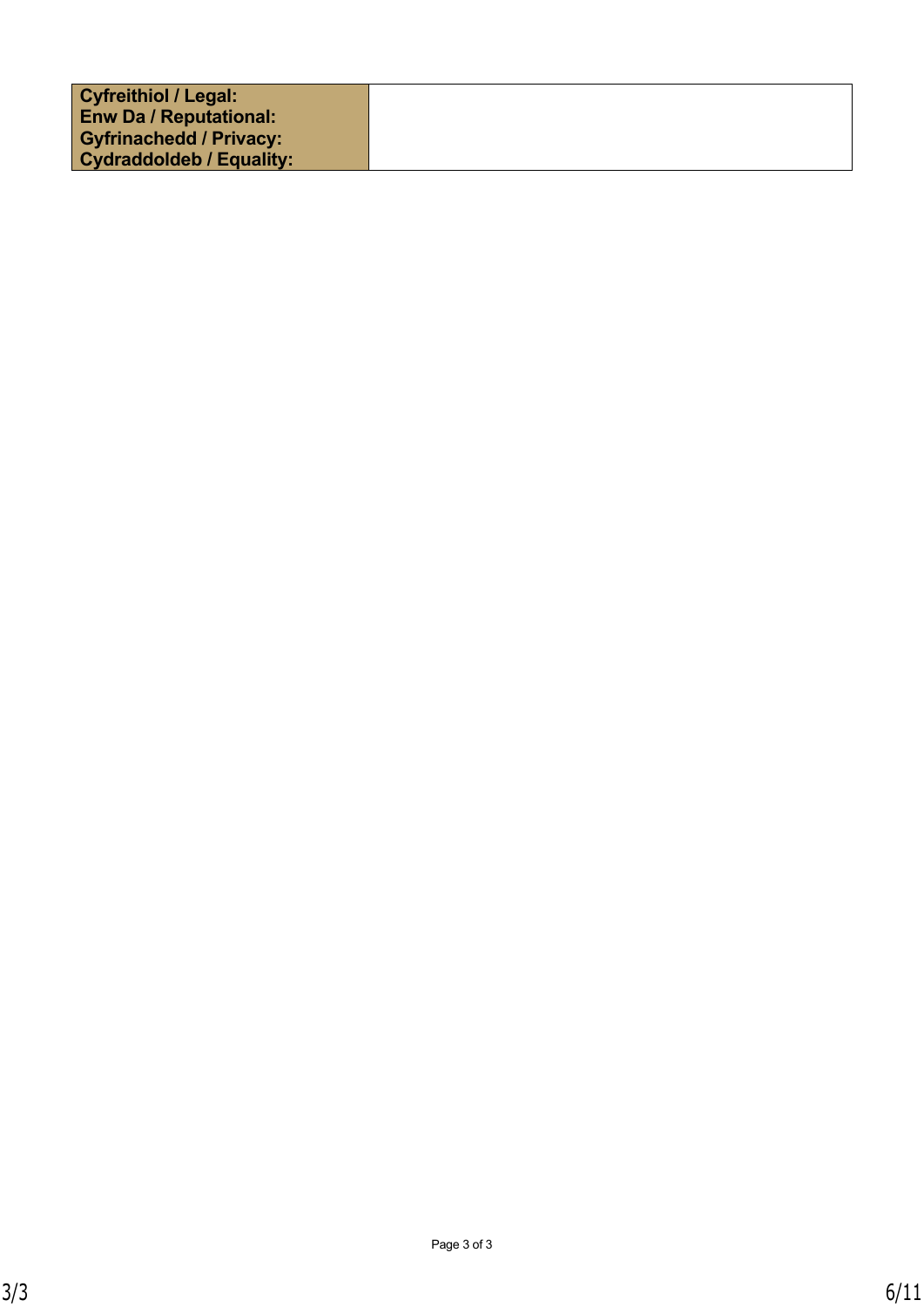| Datix ref:<br>Date of entry:         |                      | Any previous<br>reference number: |                             |
|--------------------------------------|----------------------|-----------------------------------|-----------------------------|
| Name of person<br>identifying risk : | <b>Sharon Daniel</b> | <b>Contact</b><br>email/phone:    | Sharon.daniel5@wales.nhs.uk |

#### **Risk Ownership**

| .                                |                                                                |  |
|----------------------------------|----------------------------------------------------------------|--|
| <b>Executive Directorate:</b>    | Mandy Rayani, Executive Director of Nursing, Quality & Patient |  |
|                                  | Experience                                                     |  |
| Delegated Risk Owner: (OPS ONLY) | Andrew Carruthers, Executive Director Of Operations            |  |
| <b>Management/Service Lead:</b>  | Dr Meinir Jones                                                |  |

#### **Risk Location**

| Directorate: | Acute<br>Services | Service or<br>Department: | $-$<br>. .<br>Hospitals<br>≻iela |
|--------------|-------------------|---------------------------|----------------------------------|
|--------------|-------------------|---------------------------|----------------------------------|

#### **Risk Identification**

| Title of risk:             | Patient Profile for admission to Field Hospitals during high incidence of COVID-19 in<br>Secondary Care |  |           |                                    |         |  |
|----------------------------|---------------------------------------------------------------------------------------------------------|--|-----------|------------------------------------|---------|--|
| Date risk<br>identified:   | How risk was identified<br>19.11.2020<br>(risk source):                                                 |  |           | Inability to maintain patient flow |         |  |
| Type of Risk<br>choose one |                                                                                                         |  | Strategic | $\mathcal{N}$                      | Project |  |

### **Recommendation:**

Outline the Recommendation for GOLD Command Consideration

It is recommended that the Patient Profile for admission to Field Hospitals during high incidence of COVID-19 in Secondary Care be amended to patients who are post COVID Infection/COVID recovered patients – 14 days post symptoms/positive test (if asymptomatic). – Group 1 patients

If in the first instance there are inadequate numbers of Level 0 to Level 2 patients meeting this criteria then it is recommended that the Patient Profile be amended to incorporate Green COVID patients with negative PCR tests – Group 2 patients

With both groups an antibody test may be helpful in determining lower risk patients. Based on assumption that post COVID patients (Group 1) will not present a COVID infection risk to patients on green pathway (Group 2). Any Group 2 patient with detected antibodies will be considered a Group 1 patient.

### **Benefits:**

| <b>Outline the Benefits</b>                                                                                                                                                                                                                                                                                                                                                                                                                                                                                                                                                                                                    |                          |                |              |            |                       |  |  |
|--------------------------------------------------------------------------------------------------------------------------------------------------------------------------------------------------------------------------------------------------------------------------------------------------------------------------------------------------------------------------------------------------------------------------------------------------------------------------------------------------------------------------------------------------------------------------------------------------------------------------------|--------------------------|----------------|--------------|------------|-----------------------|--|--|
| 1. This will reduce the risk of COVID Transmission in our Field Hospitals as all Group 1 patients will be<br>post infection and therefore considered non-infectious. In general, patients with COVID-19 who are<br>admitted to hospital will have more severe disease than those who can remain in the community,<br>especially if they have been severely unwell. In addition, they are more likely to have pre-existing<br>conditions such as severe immunosuppression. There will be patients who are PCR positive on<br>admission but whose primary diagnosis is not directly related to $COVID - i.e. COVID$ asymptomatic |                          |                |              |            |                       |  |  |
| <b>Risk Matrix</b>                                                                                                                                                                                                                                                                                                                                                                                                                                                                                                                                                                                                             | Likelihood $\rightarrow$ |                |              |            |                       |  |  |
| Severity 1                                                                                                                                                                                                                                                                                                                                                                                                                                                                                                                                                                                                                     | Rare - 1                 | Unlikely - 2   | Possible - 3 | Likely - 4 | Almost certain -<br>5 |  |  |
| Catastrophic - 5                                                                                                                                                                                                                                                                                                                                                                                                                                                                                                                                                                                                               | 5                        | 10             | 15           | 20         | 25                    |  |  |
| Major - 4                                                                                                                                                                                                                                                                                                                                                                                                                                                                                                                                                                                                                      | 8<br>12<br>16<br>20<br>4 |                |              |            |                       |  |  |
| Moderate - 3                                                                                                                                                                                                                                                                                                                                                                                                                                                                                                                                                                                                                   | 3.                       | 6              | 9            | 12         | 15                    |  |  |
| Minor - 2                                                                                                                                                                                                                                                                                                                                                                                                                                                                                                                                                                                                                      | $\overline{2}$           | 4              | 6            | 8          | 10                    |  |  |
| Rare - 1                                                                                                                                                                                                                                                                                                                                                                                                                                                                                                                                                                                                                       |                          | $\overline{2}$ | 3            | 4          | 5                     |  |  |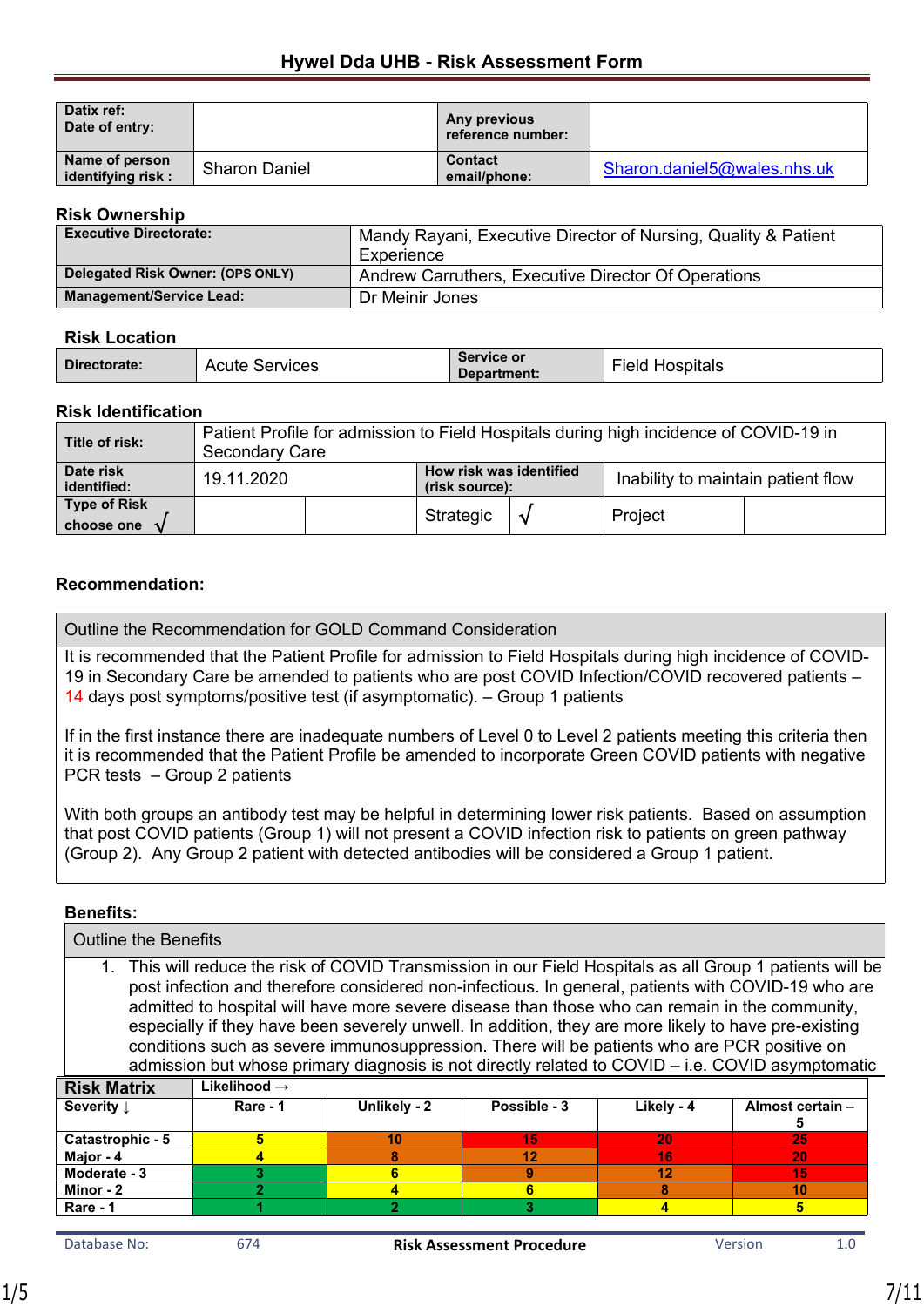but with alternative diagnoses. It is thus recommended that all patients with COVID-19 who have been admitted to hospital should be isolated within hospital or remain in self-isolation on discharge for 14 days from their start of symptoms or first positive SARS-CoV-2 PCR test in those COVID asymptomatic who have been admitted for other clinical reasons, compared to the 10 day isolation

rule for patients with milder disease managed in the community. This proposal recommends that we adhere to the 14 days minimum prior to transfer to FH acknowledging that this may limit the cohort of patients who meet the criteria for step down.

[https://www.gov.uk/government/publications/covid-19-guidance-for-stepdown-of-infection-control](https://www.gov.uk/government/publications/covid-19-guidance-for-stepdown-of-infection-control-precautions-within-hospitals-and-discharging-covid-19-patients-from-hospital-to-home-settings/guidance-for-stepdown-of-infection-control-precautions-and-discharging-covid-19-patients)[precautions-within-hospitals-and-discharging-covid-19-patients-from-hospital-to-home](https://www.gov.uk/government/publications/covid-19-guidance-for-stepdown-of-infection-control-precautions-within-hospitals-and-discharging-covid-19-patients-from-hospital-to-home-settings/guidance-for-stepdown-of-infection-control-precautions-and-discharging-covid-19-patients)[settings/guidance-for-stepdown-of-infection-control-precautions-and-discharging-covid-19-patients](https://www.gov.uk/government/publications/covid-19-guidance-for-stepdown-of-infection-control-precautions-within-hospitals-and-discharging-covid-19-patients-from-hospital-to-home-settings/guidance-for-stepdown-of-infection-control-precautions-and-discharging-covid-19-patients)

[https://www.nhs.uk/conditions/coronavirus-covid-19/self-isolation-and-treatment/how-long-to-self](https://www.nhs.uk/conditions/coronavirus-covid-19/self-isolation-and-treatment/how-long-to-self-isolate/)[isolate/](https://www.nhs.uk/conditions/coronavirus-covid-19/self-isolation-and-treatment/how-long-to-self-isolate/) .

2. Will also provide a step down facility from the acute hospitals for post COVID patients increasing capacity in red areas to manage acutely unwell COVID positive patients.

## **Current Reality & Costs:**

Outline the Current Reality & Costs

- On Wednesday 18.11.2020 there were 79 COVID positive patients in our hospitals with no identified step down facility. A large proportion of these patients will require packages of care on discharge. Current Welsh Government Guidance prohibits discharging patients to Care Homes without a negative PCR test in the 24 hours prior to admission. This could prolong the length of admission for up to 49 days (some literature suggest longer)
- There are currently 6 wards across our Health Board that are closed due to Outbreaks of COVID 3 3 acute medical/surgical, 2 community hospitals and one MHLD older adult assessment unit. We also have 3 other wards that are being closely monitored and reviewed daily.
- Cumulative cases of COVID-19 associated with these Outbreaks to date equals 55 patients and 86 staff.
- Current Public Health guidance recommends not re-opening these areas until 2 incubation periods have passed since the last case i.e. 28 days. Thus the impact on service delivery is significant.
- Ysbyty Enfys Selwyn Samuel (YESS) opened on Monday 16<sup>th</sup> November. Four patients identified from the Green Pathway with negative COVID screens were transferred into the facility. On Wednesday 18.11.2020 two of the patients developed symptoms associated with COVID one subsequently tested low positive potentially compromising the Green pathway.
- Some staff working in this area have been risk assessed as being vulnerable and it may not be appropriate for them to manage COVID positive patients.

| <b>Risk Matrix</b>    | Likelihood $\rightarrow$ |              |              |            |                  |
|-----------------------|--------------------------|--------------|--------------|------------|------------------|
| Severity $\downarrow$ | Rare - 1                 | Unlikely - 2 | Possible - 3 | Likely - 4 | Almost certain - |
|                       |                          |              |              |            |                  |
| Catastrophic - 5      |                          | 10           | 15           | 20         | 25               |
| Major - 4             |                          |              | 12           | 16         | 20               |
| Moderate - 3          |                          |              |              |            | 15               |
| Minor - 2             |                          |              |              |            | 10               |
| Rare - 1              |                          |              |              |            |                  |
|                       |                          |              |              |            |                  |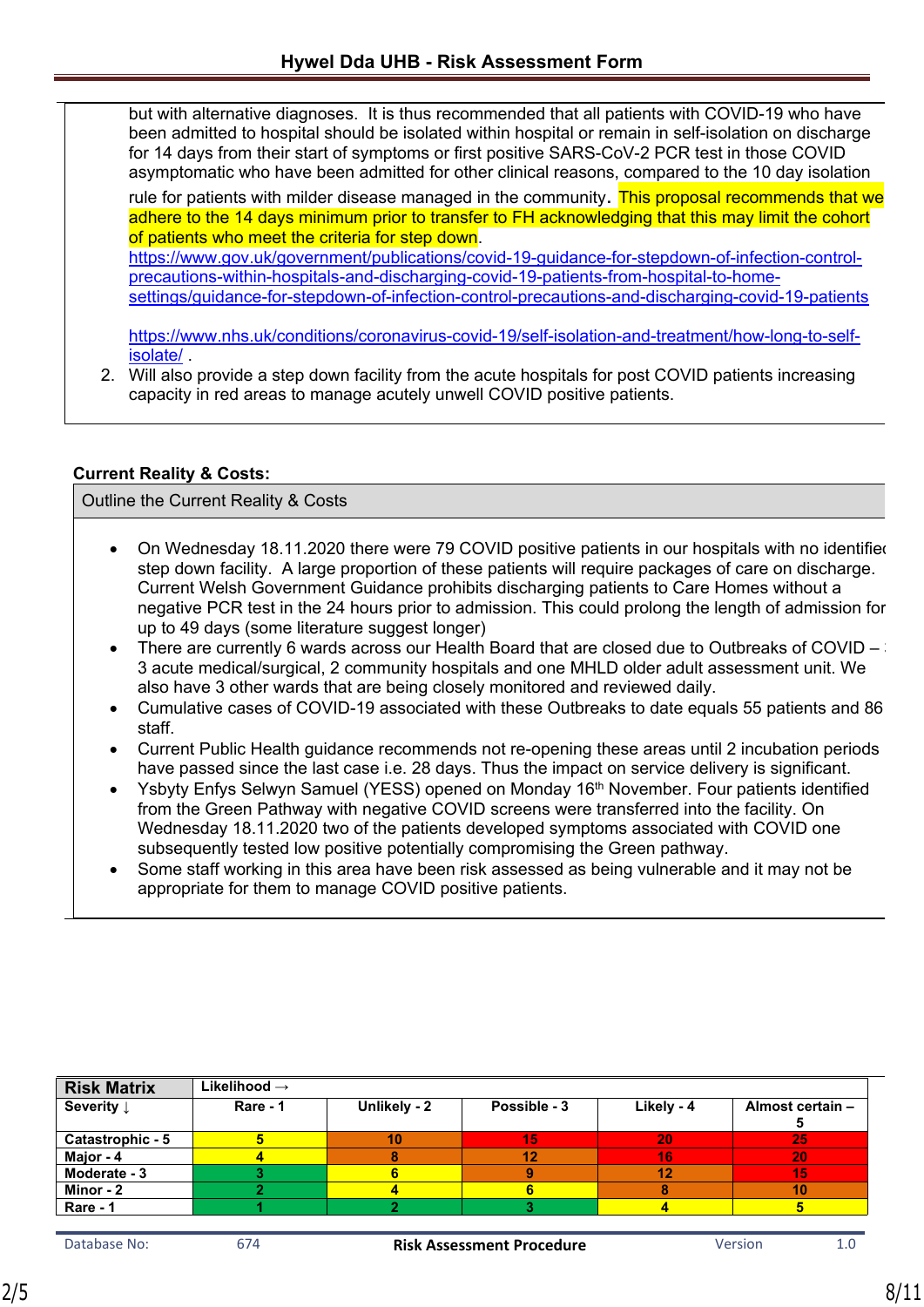### **Risk Statement:**

Describe the risk, work activity, environment or process being assessed. What is the risk to the Health Board?

There is a risk that the provision of Unscheduled Care will be compromised due to the high level of COVID positive patients in Glangwili & Prince Phillip Hospitals.

This is caused by Outbreak control measures such as ward closures and mass screening which have reduced hospital bed capacity and staffing levels (all disciplines).

The situation is exacerbated by the inability to discharge patients into care homes or into post COVID step down facility.

This could lead to, or have an impact on patients being able to access acute hospital care in emergency situations impacting on patient safety and ambulance delays. It could also impact on treatment provision for urgent suspected cancers and other elective procedures.

Location of the Risk All In-patient areas

| What is the cost of<br>correcting the loss if the<br>risk materialises: |  | Unquantifiable – impact<br>on patient safety | What is the financial<br>cost based on? |  | No financial cost                      |  |
|-------------------------------------------------------------------------|--|----------------------------------------------|-----------------------------------------|--|----------------------------------------|--|
| Please $\sqrt{}$ the one DOMAIN under which this risk lies:             |  |                                              |                                         |  |                                        |  |
| Safety, patient staff or public                                         |  | <b>Quality, Complaints or Audit</b>          |                                         |  | <b>Workforce &amp; OD</b>              |  |
| <b>Statutory Duty or Inspection</b>                                     |  | <b>Adverse Publicity or Reputation</b>       |                                         |  | <b>Business Objectives or Projects</b> |  |
| <b>Finance including Claims</b>                                         |  | Service/Business interruptions/disruptions   |                                         |  | Environmental                          |  |

### **Inherent Risk Score (Likelihood x Severity = Risk Score)**

What is the score **WITHOUT** any control measures?

| Using the risk matrix overleaf, evaluate the <b>inherent</b> risk rating. This is the risk score <b>WITHOUT</b> control measures in place. |  |                             |   |                           |          |  |
|--------------------------------------------------------------------------------------------------------------------------------------------|--|-----------------------------|---|---------------------------|----------|--|
| <b>Inherent</b><br>likelihood                                                                                                              |  | <b>× Inherent</b><br>impact | - | = Inherent<br>risk rating | つら<br>تت |  |

**Control Measures currently in place -** List the current control measures in place to minimise the potential impact of harm and reduce the risk, these must be **IN PLACE AND WORKING** to be a control.

#### **Current Control measures**

Red COVID areas identified and expanded in Secondary Care to accommodate increased incidence of COVID in the community and nosocomial transmission of COVID. This permits cohorting of COVID positive patients in designated areas.

Outbreak Wards closed to new admissions and proactive programme of patients and staff screening implemented.

| <b>Risk Matrix</b>    | Likelihood $\rightarrow$ |              |              |            |                  |
|-----------------------|--------------------------|--------------|--------------|------------|------------------|
| Severity $\downarrow$ | Rare - 1                 | Unlikely - 2 | Possible - 3 | Likely - 4 | Almost certain - |
|                       |                          |              |              |            |                  |
| Catastrophic - 5      |                          | 10           | 15           | 20         | 25               |
| Major - 4             |                          |              | 12           | 16         | 20               |
| Moderate - 3          |                          |              |              | 12         | 15               |
| Minor - 2             |                          |              |              |            | 10               |
| Rare - 1              |                          |              |              |            |                  |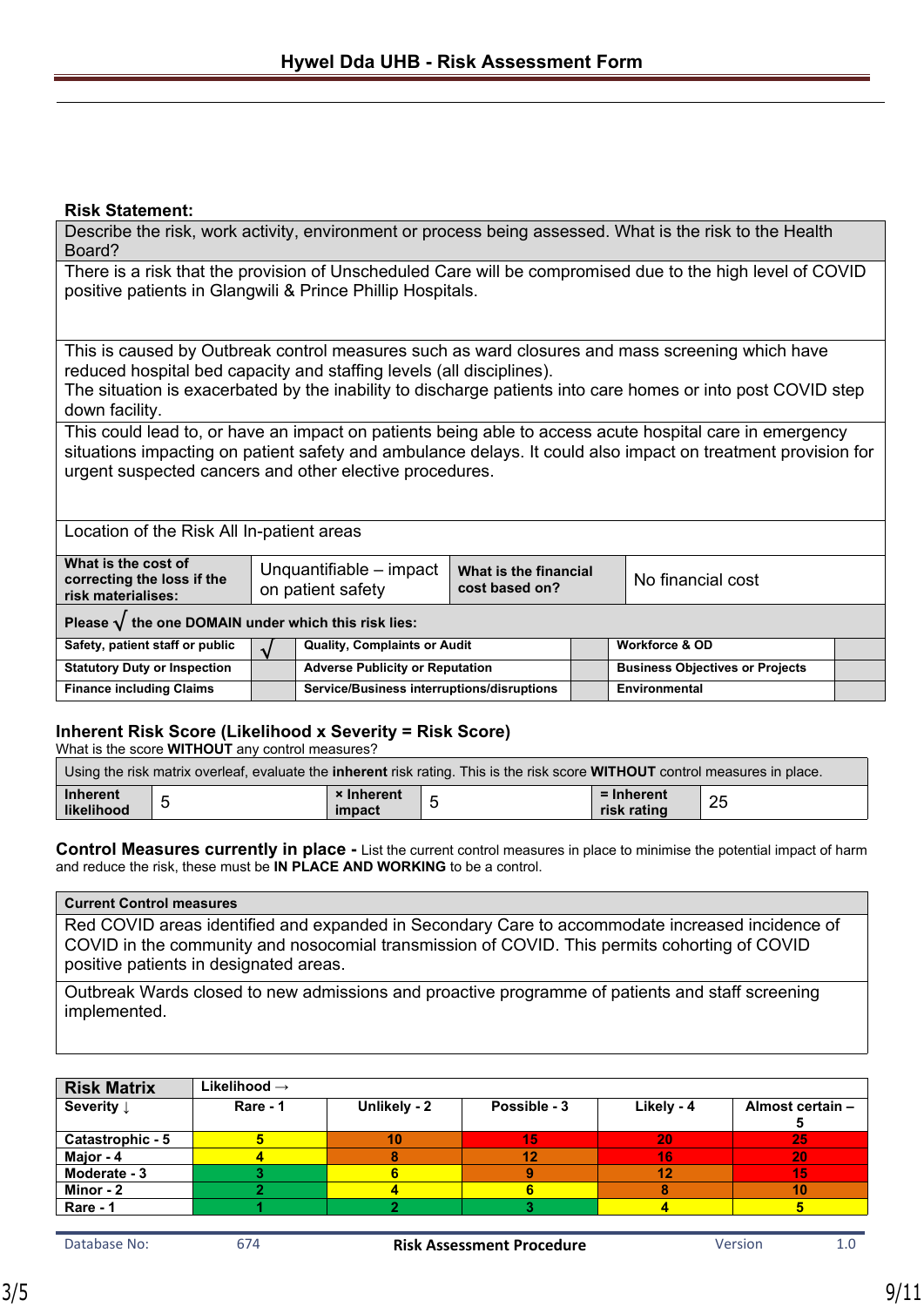All areas continue to implement Table 4 in the UK Guidance for Personal Protective Equipment in Clinical settings and compliance with legislation relating to face coverings in all Hospitals.

Enhanced environmental cleaning in place. Assurance checks in place to monitor compliance with PPE and Standard Infection Prevention & Control Precautions.

### **Current Risk Score (Likelihood x Severity = Risk Score)**

| Using the risk matrix below, identify the <b>current</b> risk rating. This is the risk score <b>WITH</b> control measures in place. |  |                            |   |                          |    |  |
|-------------------------------------------------------------------------------------------------------------------------------------|--|----------------------------|---|--------------------------|----|--|
| <b>Current</b><br>likelihood                                                                                                        |  | <b>× Current</b><br>impact | - | = Current<br>risk rating | 20 |  |

|  |  | Risk Action Plan Please specify actions that address the cause of the risk (clear and concise)) |  |  |
|--|--|-------------------------------------------------------------------------------------------------|--|--|
|--|--|-------------------------------------------------------------------------------------------------|--|--|

| Actions must be SMART: Specific, Measurable, Achievable, Realistic and<br>Time-bound.                                                                                                                                                                                | By whom                | By when    | <b>Cost of action</b> |
|----------------------------------------------------------------------------------------------------------------------------------------------------------------------------------------------------------------------------------------------------------------------|------------------------|------------|-----------------------|
| $\mathbf 1$ .<br>Option a) Amend Patient Profile for admission to Field<br>Hospitals to Post COVID Infection. COVID recovered patients.                                                                                                                              | MJ                     | 20.11.2020 | Nil                   |
| Option b) Amend Patient Profile for admission to Field<br>Hospitals to include mixture of Green COVID and Post COVID<br>Infection patients. Based on assumption that post COVID<br>patients will not present a COVID infection risk to patients on<br>green pathway. | MJ                     | 20.11.2020 | Nil                   |
| Conduct daily PCR test on Group 2 non COVID patient<br>transfers for early identification of infection (for first 14<br>days post transfer)                                                                                                                          | AL/MJ                  | 20.11.2020 | Negligent             |
| Utilise CDC COVID Symptoms check for 14 days post<br>$\bullet$<br>admission to FH https://www.cdc.gov/coronavirus/2019-<br>ncov/symptoms-testing/symptoms.html                                                                                                       | AL/MJ                  | 20.11.2020 | Nil                   |
| 2. Conduct antibody test pre transfer to Field Hospitals:<br>Positive antibody result - assume non infections: Categorise<br>Group 1 patient regardless of PCR results being negative or<br>low positive                                                             | Referring<br>Clinician | 20.11.2020 | 20.11.2020            |
| Negative antibody result; post COVID with negative or low<br>positive PCR - assume non-infectious 14 days post symptom<br>presentation/sample date: Categorise Group 1 patient.                                                                                      |                        |            |                       |
| Negative antibody result; negative PCR Green pathway patient:<br>Categorise Group 2 patient                                                                                                                                                                          |                        |            |                       |
| 3. For Group 2 Green COVID Patients (PCR negative;<br>antibody negative):                                                                                                                                                                                            |                        |            |                       |
| Extend Social Distancing rules to 4M between beds.<br>$\bullet$                                                                                                                                                                                                      | AL/MJ                  | 20.11.2020 | <b>Nil</b>            |

| <b>Risk Matrix</b>    | Likelihood $\rightarrow$ |              |              |            |                          |
|-----------------------|--------------------------|--------------|--------------|------------|--------------------------|
| Severity $\downarrow$ | Rare - 1                 | Unlikely - 2 | Possible - 3 | Likely - 4 | Almost certain -         |
| Catastrophic - 5      |                          |              | 15           | 20         | -25                      |
| Major - 4             |                          |              |              | 16         | 20                       |
| Moderate - 3          |                          |              |              | 12         | 15                       |
| Minor - 2             |                          |              |              |            | $\overline{\mathbf{10}}$ |
| Rare - 1              |                          |              |              |            |                          |
|                       |                          |              |              |            |                          |